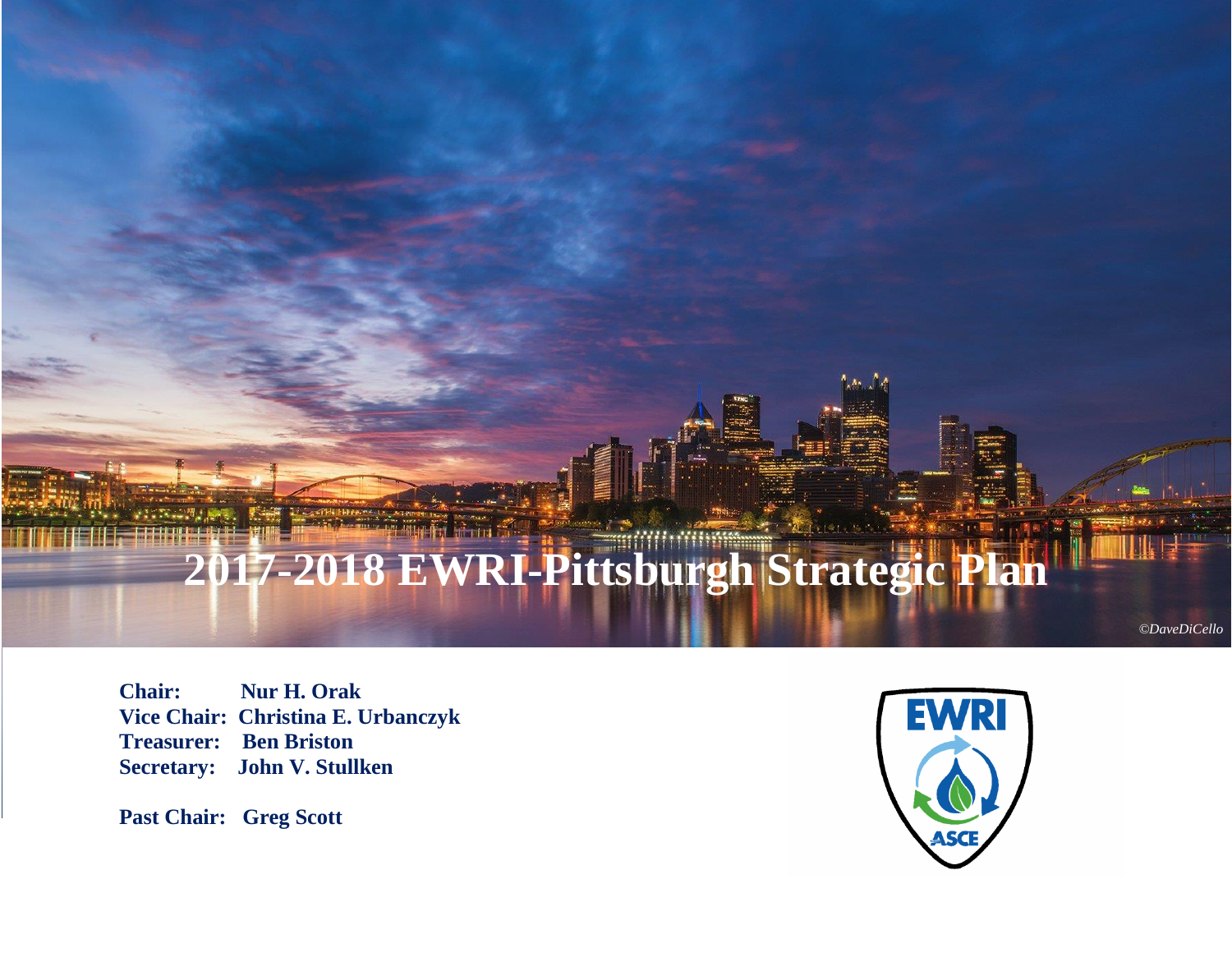

# **Our mission**

The mission of EWRI-Pittsburgh section is to provide for the technical, educational and professional needs of its members; promote the sustainable use, conservation, and protection of natural resources.

# **Our Core Values**

- 1. Integrity:
	- a. To keep with the Strategic Plan of ASCE to provide improved and comprehensive products and services.
	- b. To have honesty and respect for all members.
- 2. Leadership:
	- a. To promote collaboration with national and international organizations.
	- b. To provide continuing education for professionals.
	- c. To provide public policy input to governmental decision-makers.
- 3. Community Service:
	- a. To empower local communities who lack access to the resources needed to design sustainable and appropriate solutions by providing expertise.
	- b. To promote volunteerism.

### **Our Vision**

To be known as the leader within ASCE for the integration of the technical expertise and public policy into the planning, design, construction and operation of environmentally sound and sustainable infrastructure impacting air, land, and water resources.

### **Strategic Objectives and Organization Goals**

- Continue to provide technical programs to the engineering and scientific community.
	- Hold three to four Tech Talks per year on emerging topics
	- Continue supporting the Daylong Annual Sustainability Conference with Champions for Sustainable Pittsburgh. 2017 will be the  $9<sup>th</sup>$  Annual Conference and is targeted for late November to December 2017.
	- Work with Carnegie Mellon University and University of Pittsburgh graduate students to grow student paper/poster competition at the Sustainability Conference.
	- Utilize the information learned from the Section Survey to appropriately schedule and plan events to accommodate the largest section of our membership.